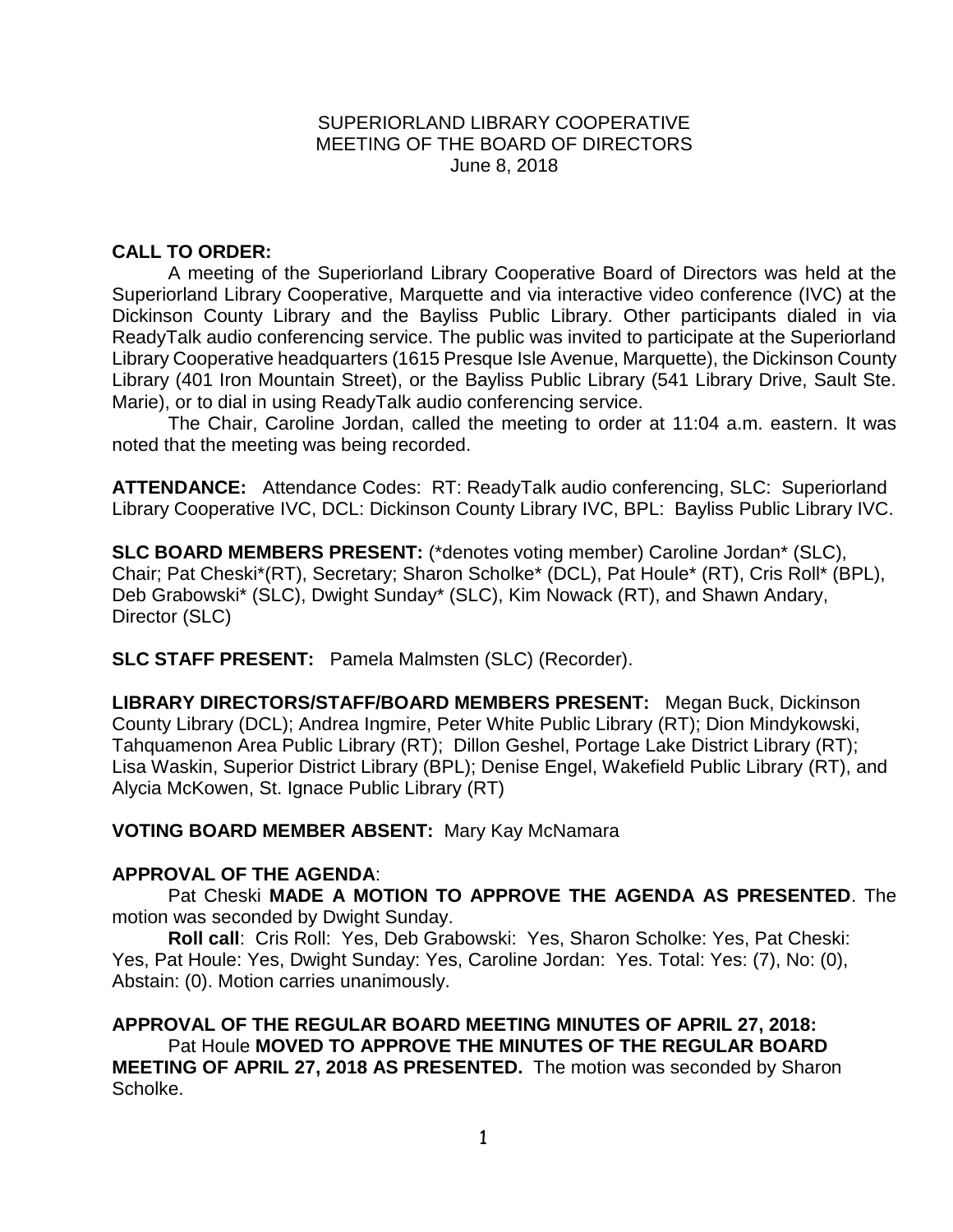**Roll call**: Cris Roll: Yes, Deb Grabowski: Yes, Sharon Scholke: Yes, Pat Cheski: Yes, Pat Houle: Yes, Dwight Sunday: Yes, Caroline Jordan: Yes. Total: Yes: (7), No: (0), Abstain: (0). Motion carries unanimously.

**FINANCIAL REPORT:** Pam Malmsten presented the financial report.

April 2018 Cash Disbursements**:** A \$700 payment to Foster, Swift, Collins (line item 3-801) was for unemployment issues and the MERS "negative response" letter. Total April 2018 disbursements were \$40,241.40.

May 2018 Cash Disbursements**:** May disbursements include expenses for the Rural Libraries Conference. Account 3-865.2 includes the \$250 Rural Libraries Conference stipends (\$3,459.20 total) that were paid to member libraries. To date, 14 out of 18 libraries have asked for stipends. Total May 2018 Disbursements were \$56,244.06.

Year to Date Reports as of 05/31/2018**:** 

*Expenses*: The only line item that is far off the 8/12 budget figure is the professional and contractual line item; this was due to unanticipated attorney fees.

*Revenues:* The first 50% direct state aid payment (\$133,491) and the first 50% GLTB payment (\$20,537) have been received. The first wave of 50% indirect state aid payments (\$15,289) has also been received.

As of May 31, 2018, total YTD revenues were \$411,006 and total YTD expenses were \$478,446.

Balance sheet as of May 31, 2018: The balance sheet as of May 31, 2018 showed total Assets of \$797,227.06 and total Liabilities plus Fund Balances of \$797,227.06.

Dwight Sunday **MOVED TO APPROVE APRIL CASH DISBURSEMENTS OF \$40,241.40, MAY CASH DISBURSEMENTS OF \$56,244.06, THE YEAR-TO-DATE EXPENSE AND REVENUE REPORTS AS OF MAY 31, 2018, AND THE BALANCE SHEET AS OF MAY 31, 2018.** The motion was seconded by Pat Cheski.

**Roll call**: Cris Roll: Yes, Deb Grabowski: Yes, Sharon Scholke: Yes, Pat Cheski: Yes, Pat Houle: Yes, Dwight Sunday: Yes, Caroline Jordan: Yes. Total: Yes: (7), No: (0), Abstain: (0). Motion carries unanimously.

**Budget Revision FY 2017/2018**: A proposed FY 2017/2018 budget revision was presented to the Board. Pam Malmsten summarized the proposed changes.

Expenses: Personnel changes, including the hiring of the Director and adjusting the start date of the Network Administrator, were incorporated into the budget revision. The salary line item was reduced slightly—from \$309,788 to \$300,908. Other changes included adding \$1,861 to operating supplies, reducing computer supplies by \$700, adding \$6,000 to Professional and Contractual (attorney fees), reducing transportation by \$2,500, and reducing conferences by \$2,300. Some additional costs were also allocated to the Great Lakes Talking Books fund.

Revenues: The amount billed to UPRLC for salaries and office expenses was reduced from \$138,008 to \$134,023. The administration contract line item was also reduced (from \$11,000 to \$2,765). These reductions were due to staff changes involving the SLC Director and the System Administrator.

Total proposed revised revenues are \$766,833 (including a fund balance transfer of \$8,532) and total revised expenses are \$766,833. Total original budget revenues are \$753,286, (including a fund balance transfer of \$2,685) and total original budget expenses are \$753,286.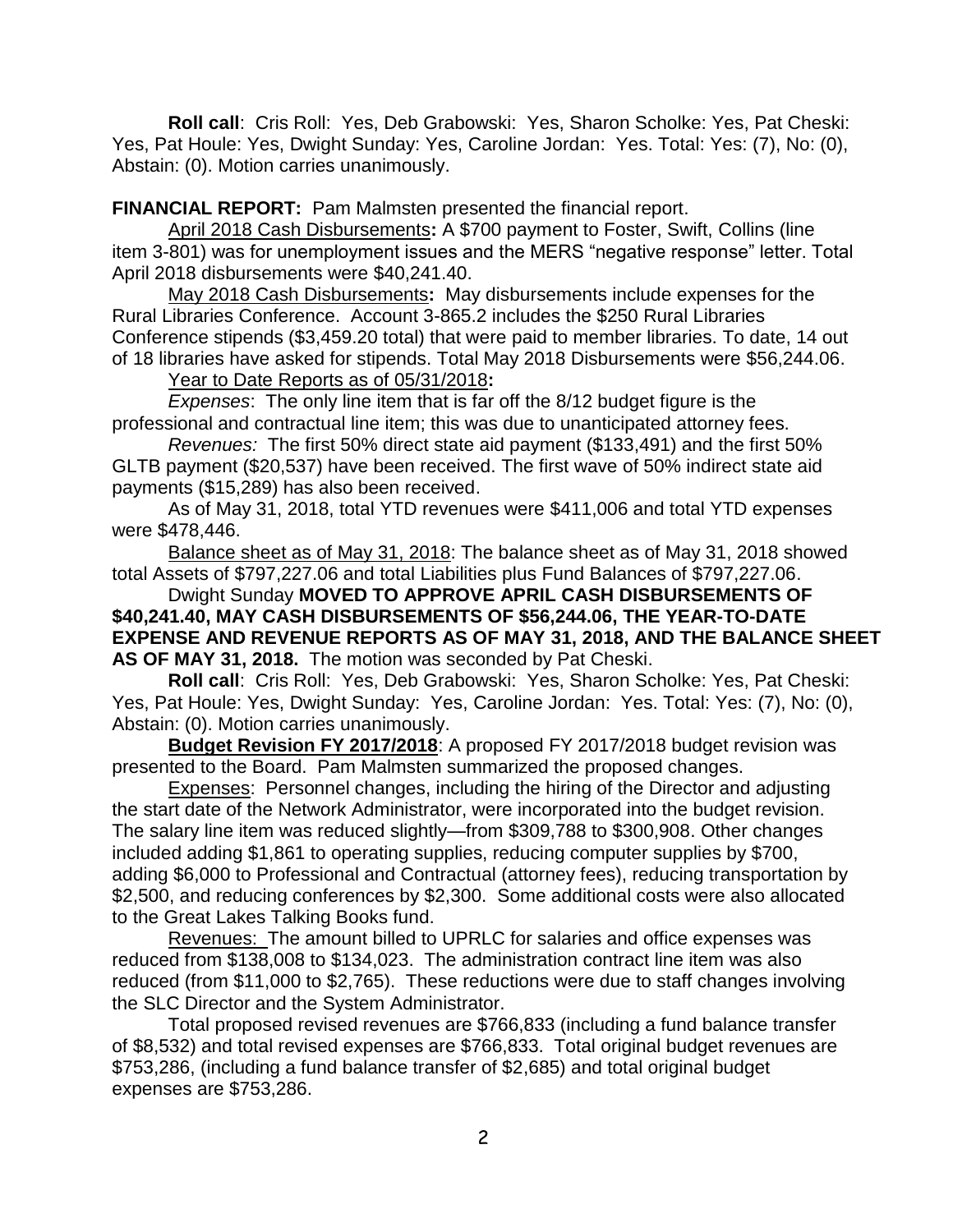Pat Cheski **MOVED TO ACCEPT THE PROPOSED FY 2017/2018 BUDGET REVSION**  [with revenues of \$766,833 and expenses of \$766,833] **AS PRESENTED**. The motion was seconded by Cris Roll.

**Roll call**: Cris Roll: Yes, Deb Grabowski: Yes, Sharon Scholke: Yes, Pat Cheski: Yes, Pat Houle: Yes, Dwight Sunday: Yes, Caroline Jordan: Yes. Total: Yes: (7), No: (0), Abstain: (0). Motion carries unanimously

**PUBLIC PARTICIPATION**: There was no public participation at this time.

**DIRECTOR'S REPORT:** Shawn Andary presented the Director's Report. A complete written report was sent to the Board and member library directors in advance of the meeting.

- Representatives from 18 member libraries, plus SLC, attended this year's Rural Libraries Conference from April 30 to May 2 in Traverse City. Dion Mindykowski, Director of the Tahquamenon Area School Public Library, was a co-recipient of the 2018 Outstanding Small/Rural Librarian award. This year's theme was "Open Doors, Open Minds" and many excellent sessions were presented. Megan Buck and Lisa Waskin presented a standing-room-only session entitled "Being Orange in a Sea of Blue", which was an introduction to the "True Colors" personality test and workshop. Clare Membiela, the Library of Michigan Law Consultant, presented a workshop on library legislation. Three bills, HB 5909, 5910, and 5911, have been introduced that would require Michigan schools to staff their libraries with certified library media specialists. HB 5909 also states that public schools must participate in a statewide interlibrary loan system including at least MeLCat; Shawn said that this requirement would be a great incentive for public libraries to partner with schools to provide delivery services.
- The Library of Michigan Beginning Workshop was held on May 16-18; the Menominee County Library, Munising School Public Library, Dickinson County Library, and Portage Lake District Library all sent representatives to the workshop. Shawn reminded everyone that SLC provides \$250 stipends to offset costs of the workshop.
- The Manistique School Public Library is planning to join the RIDES delivery system beginning July 1. The Wakefield Public Library and the Engadine Library will start participating in MeLCat this month.
- The SLC and UPRLC Board of Directors have talked about scheduling a joint meeting to discuss issues that affect both organizations. To facilitate this, the UPRLC Annual Meeting Committee will be scheduling a brainstorming and informational breakout session at the UPRLC Annual Meeting. The session will include a presentation of information regarding the organizational structures and purposes of each organization; it will also include discussions regarding the SLC/UPRLC management contract and the overlap in staffing, finances, and leadership between SLC and UPRLC. A joint Board meeting will be then be scheduled for some time after the UPRLC Annual Meeting.
- ALS members will be forming a Membership and Contract Committee. The committee will work on automated system contract negotiation and address issues regarding changes in membership.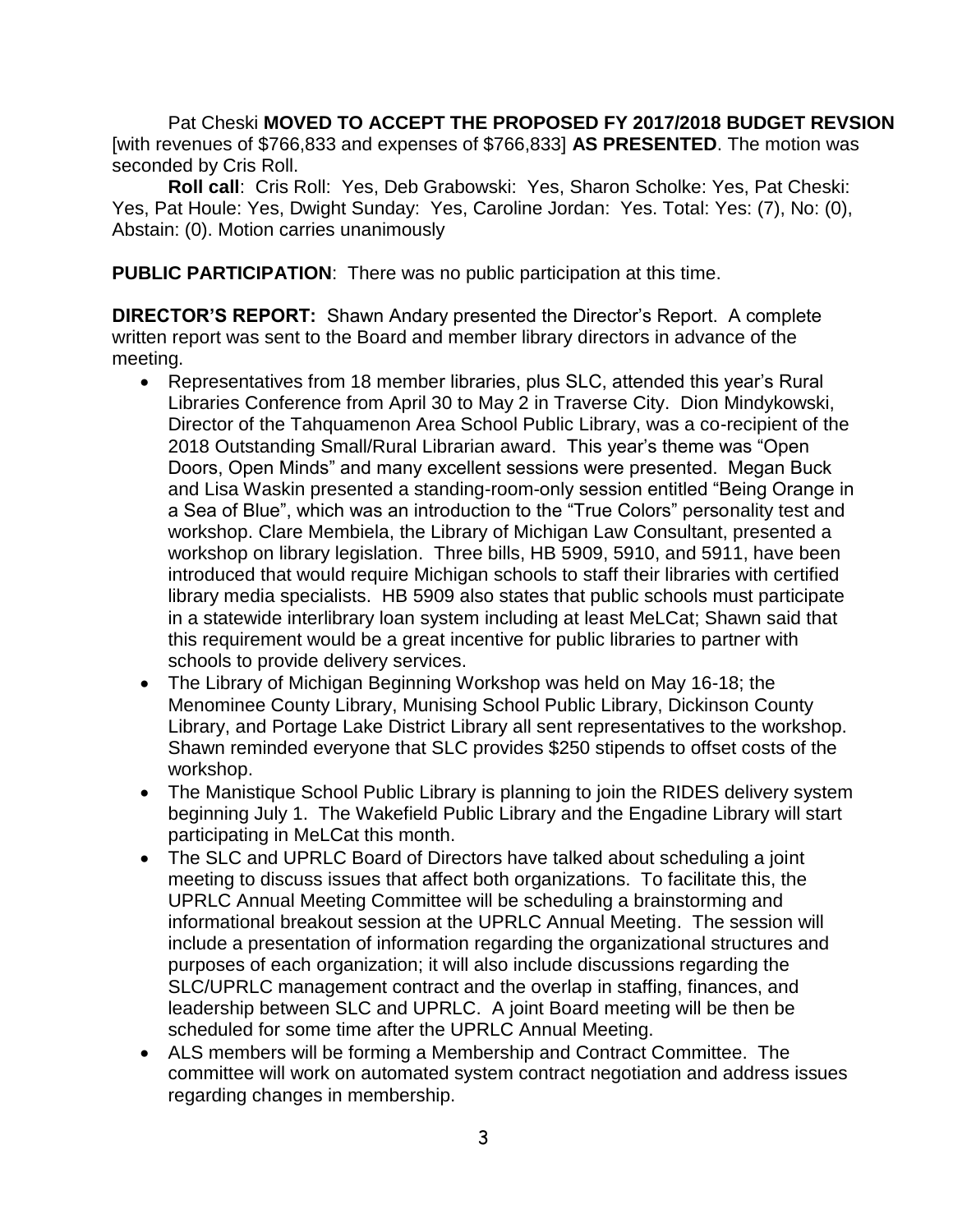- Shawn and Bruce MacDonald (Peter White Public Library) recently attended a Michigan Consortium for Advanced Network (MCAN) listening session at Northern Michigan University. MCAN is a consortium that was formed by Governor Snyder to identify gaps in broadband service coverage and to address connectivity and access issues. Listening sessions were held throughout Michigan and a report with recommendations to the Governor is due on August 1.
- On June 5, Sonya Norris and Joe Hamlin from the Library of Michigan visited SLC and ten U.P. libraries. Their visit included a tour of Peter White Public Library's construction project and dinner with SLC and Peter White Library staff.

## **COMMITTEE REPORTS:**

Advisory Board of Librarians Report: Megan Buck, the Chair of the Advisory Board of Librarians (ABL) reported. The ABL group met on June 5, 2018. They talked about a plan for developing the SLC Plan of Service; a goal is to get as many library representatives as possible involved in the Plan of Service. ABL officers met on June 6 and decided that they would send a survey to library directors; respondents would be asked to prioritize, comment, and make suggestions about the Cooperative's services. Results of the survey will be compiled and used to develop options for the FY 2019 Plan of Service. Regional meetings will then be scheduled in mid-August; attendees will discuss the options, and based on feedback from the regional meetings, recommendations for the FY 2019 Plan of Service will be discussed at the next ABL meeting on September 18, 2018 at 10:30 am eastern.

Network Administrator Search Committee Report: Shawn reported on the progress of the Network Administrator job search. After the initial job posting, eighteen applications were received and the Search Committee interviewed four applicants. Interviews were held on May 3 and May 4, and after follow-up evaluations were completed, the Committee decided that none of the four candidates was a good fit for SLC. The job has now been reposted.

SLC RIDES Committee Report: Shawn presented an update on the RIDES Committee recommendations. The RIDES Committee met on May 22, 2018 and discussed a possible SLC RIDES delivery subsidy for July 1, 2018 – June 30, 2019. The committee passed a motion that a FY 2018/2019 stipend of \$750 be provided to all SLC libraries with a direct RIDES stop with the exception of the Tahquamenon Area School Public Library, which would receive a pro-rated (July 1 – September 30, 2018) stipend. (The Tahquamenon Area School Public Library will be withdrawing from the Superiorland Library Cooperative effective October 1, 2018.) The committee also recommended that the REMC 1 Intermediate School District receive a stipend of \$850 since is serves as a delivery hub for three SLC member libraries. The committee also talked about how to help more SLC libraries join the delivery service. Lisa Waskin, a member of the MCLS RIDES Advisory Committee, reported that the Advisory Committee met in Lansing and discussed the recommendations of the RIDES Delivery Task Force. Lisa said that she let the committee know that she strongly feels that delivery pricing should be equalized throughout the state; she said that, under the current pricing structure, many of the libraries with the smallest budgets have to pay the most for delivery. Lisa added that she is hopeful that pricing will be equalized beginning next year.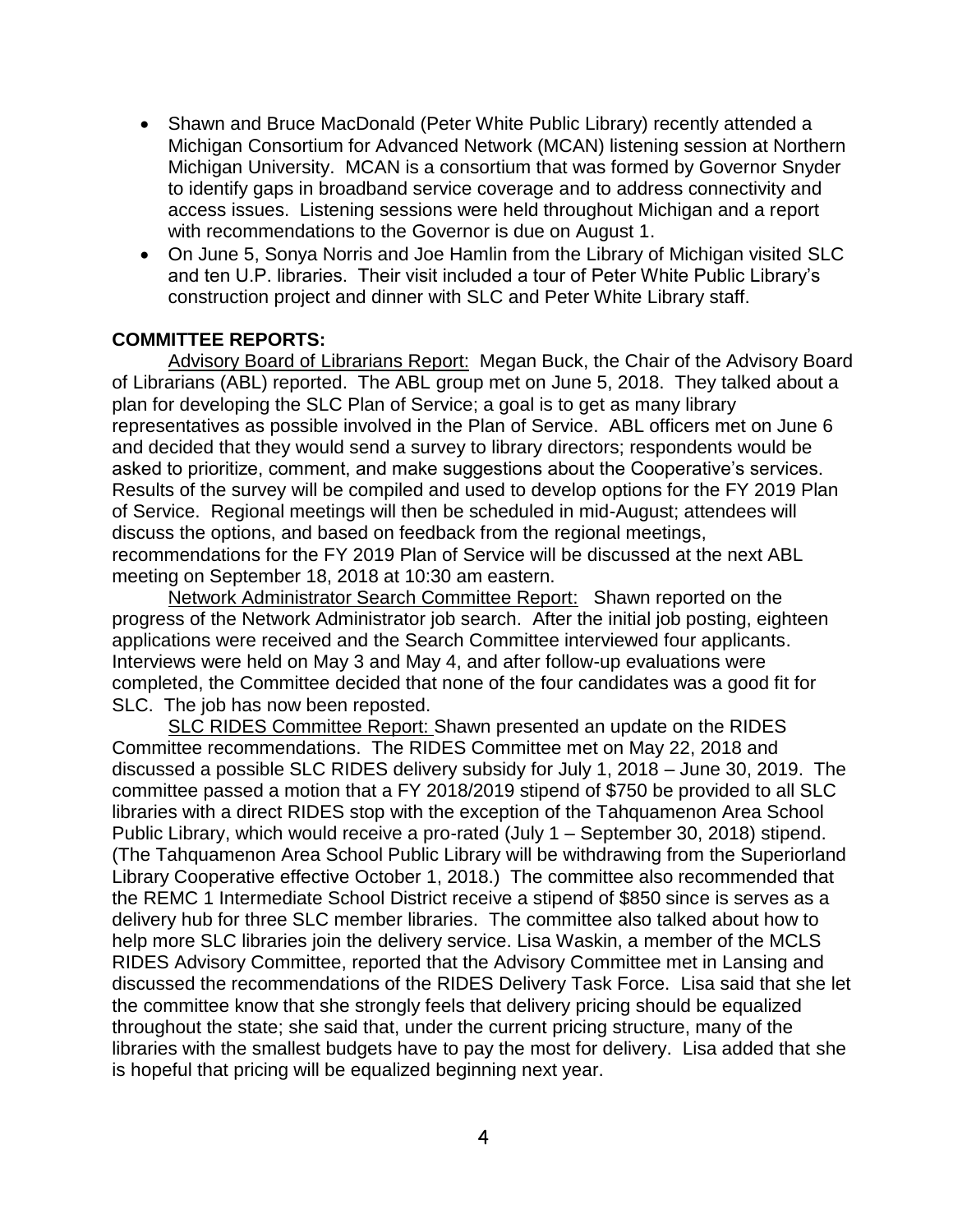SLC Programming Committee Report: Committee Chair Alycia McKowen reported that the committee is going to try to book author Steve Hamilton for next year. She also said that SLC would be offering \$100 summer programming stipends to member libraries. Alycia added that the committee plans to send out a programming survey in the fall.

#### **OLD BUSINESS:**

Nomination/Election SLC Vice-Chair: Deb Grabowski **NOMINATED DWIGHT SUNDAY TO SERVE AS THE SLC BOARD VICE-CHAIR; Pat Cheski** seconded the nomination. Deb Grabowksi **MOVED TO CLOSE THE NOMINATIONS AND ELECT DWIGHT SUNDAY FOR BOARD VICE-CHAIR;** the motion was seconded by Pat Cheski.

**Roll call**: Cris Roll: Yes, Deb Grabowski: Yes, Sharon Scholke: Yes, Pat Cheski: Yes, Pat Houle: Yes, Dwight Sunday: Yes, Caroline Jordan: Yes. Total: Yes: (7), No: (0), Abstain: (0). Motion carries unanimously.

Update on Board Vacancy: Shawn reported that SLC currently has eight voting board members—one short of the required nine board members. The L'Anse Area School/ Public Library, which was the next eligible library, elected to pass its vote. The next eligible library is the Manistique School/Public Library; library Director Mary Hook indicated that she would bring the issue to her Board.

MERS Pension Update: Pam Malmsten presented an update on the MERS pension options. Shawn and Pam have been talking to Sonja Tauqi, SLC's Benefit Plan Coordinator, regarding options for employee retirement plans. At the April Board meeting, Board members agreed that the Personnel and Finance Committees should first look at the pension options so that recommendations could be brought to the Board at this meeting. Pam reported, however, that the MERS has not yet completed the retirement plan cost projections.

One of the options considered was to "freeze" the current Defined Benefit (DB) division and open a new DB division with lower benefits. MERS provided normal cost results for a new hire division that eliminates the cost of living rider and early out (age 55) retirement rider.

MERS also provided estimated projected employer contributions and funded ratios for setting up a defined contribution (DC) plan, "freezing" the current DB plan, and enrolling all new hires in a DC plan; however, after reviewing the figures, Pam M. realized that MERS had made some incorrect assumptions about the SLC DB plan and what employees would be enrolled in the DC plan. Shawn and Pam asked MERS to provide new projections for estimated costs for two scenarios involving a DC plan and a DB plan with lower benefits than SLC's current DB plan. Sonja contacted Pam and indicated that, in order to provide accurate figures, the MERS actuaries would work on the projections after the 2017 Actuarial Valuations have been completed. MERS is currently sending out the 2017 Valuations to municipalities; Sonja indicated that SLC's projections should be completed three to four weeks after its Valuation is received.

#### **NEW BUSINESS**:

Cooperative Director Contract: The Personnel Committee met on May 11, 2018 and drafted an Employment Agreement between the Director, Shawn Andary, and the Superiorland Library Cooperative. The Agreement, along with the draft Personnel Committee minutes, had been sent to the Board in advance of the meeting.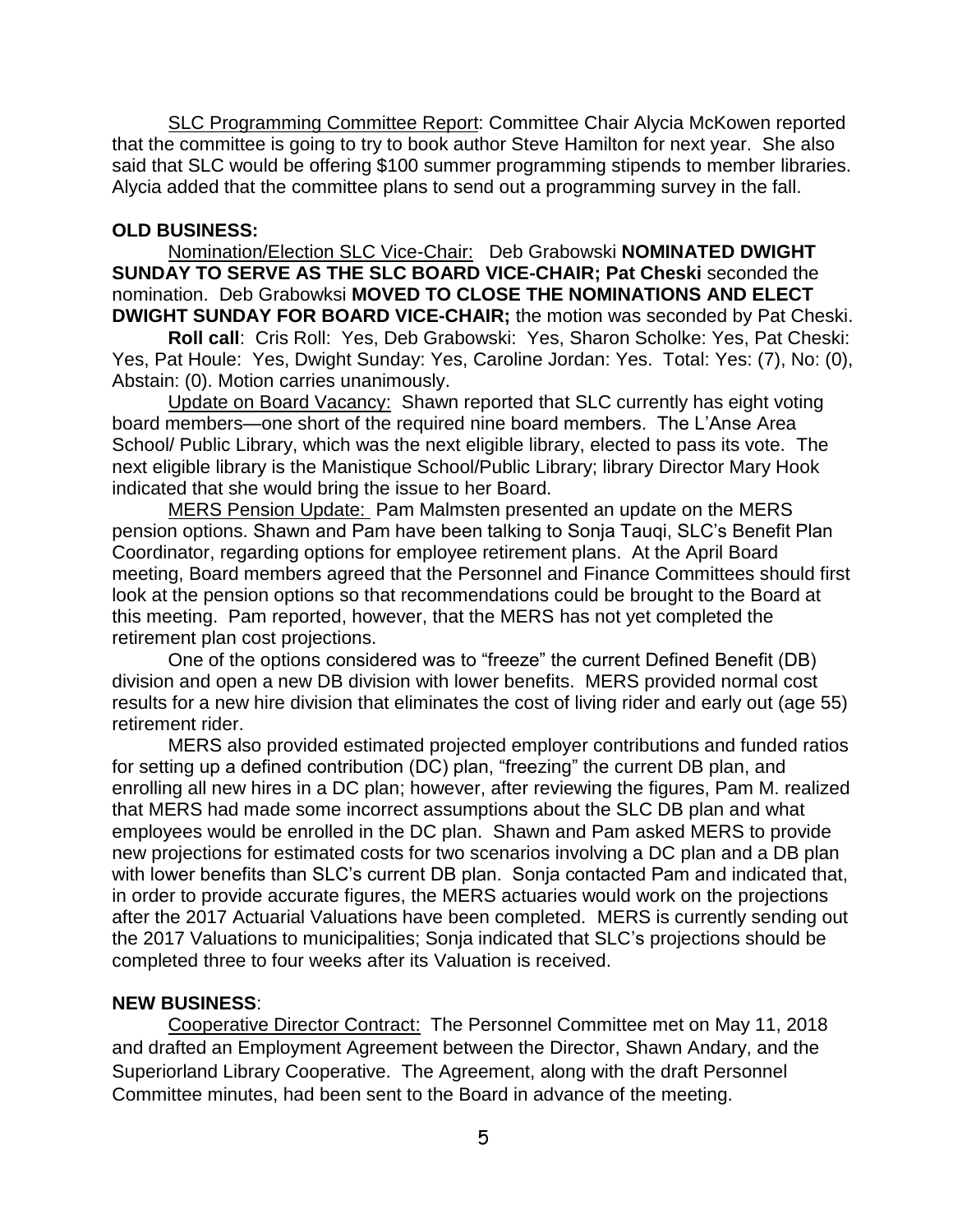A **MOTION** was made **THAT THE JUNE 9, 2018 EMPLOYMENT AGREEMENT BETWEEN SHAWN ANDARY AND THE SUPERIORLAND LIBRARY COOPERATIVE**  [with an annual salary of \$70,600 retroactive to April 27, 2018] **BE ACCEPTED AS RECOMMENDED BY THE PERSONNEL COMMITTEE** (MSC Pat Cheski/Dwight Sunday).

Discussion: Deb Grabowski commented that she would vote "no" on the motion; she said that the jobless rate in the Upper Peninsula has not significantly changed and that it would be fiscally responsible to pay the Director a lower annual salary of \$68,000. Pat Cheski commented that she feels Shawn deserves the higher salary level. Barb Bartel, the Director of the West Iron District Library, also expressed support for the higher salary. Caroline Jordan commented that Shawn declined participation in the SLC group health insurance plan—a significant savings for the cooperative.

**Roll call**: Cris Roll: Yes, Deb Grabowski: No, Sharon Scholke: Yes, Pat Cheski: Yes, Pat Houle: Yes, Dwight Sunday: Yes, Caroline Jordan: Yes. Total: Yes: (6), No: (1), Abstain: (0). Motion carries.

System Administrator Position: Shawn reported that she would be working on a draft job description for the open System Administrator position. She added that Jeremy Morelock, SLC's full-time Database Maintenance and System Administration Assistant, has been learning some system administration duties, including helping with MelCat support and training.

Stipend for RIDES FY 2018/2019: The SLC RIDES Committee met on May 22, 2018. Draft minutes were included in the Board packet. The Committee recommended that, for the period of July 1, 2018 – June 30, 2019, a stipend of \$750 be provided to all SLC libraries with a direct RIDES stop with the exception of the Tahquamenon Area School Public Library, which would receive a pro-rated stipend for the period of July 1, 2018 – September 30, 2018. (The Tahquamenon Area Public Library will be withdrawing from the Superiorland Library Cooperative effective October 1, 2018.) In addition, the Committee recommended that the REMC 1 Intermediate School District receive a stipend of \$850 for FY 2018/2019.

# A **MOTION** was made **THAT RIDES DELIVERY SUBSIDIES BE PROVIDED TO ALL SLC LIBRARIES WITH A DIRECT RIDES STOP AS RECOMMENDED BY THE SLC RIDES DELIVERY COMMITTEE** (MSC Pat Cheski/Cris Roll).

**Roll call**: Cris Roll: Yes, Deb Grabowski: Yes, Sharon Scholke: Yes, Pat Cheski: Yes, Pat Houle: Yes, Dwight Sunday: Yes, Caroline Jordan: Yes. Total: Yes: (7), No: (0), Abstain: (0). Motion carries unanimously.

## **PUBLIC PARTICIPATION:** None

**NEXT MEETING**: The next regular meeting of the Board of Directors is scheduled for July 20, 2018 at 11 a.m. eastern.

**ADJOURNMENT:** There being no further business, the Chair declared the meeting adjourned at 12:15 p.m. eastern.